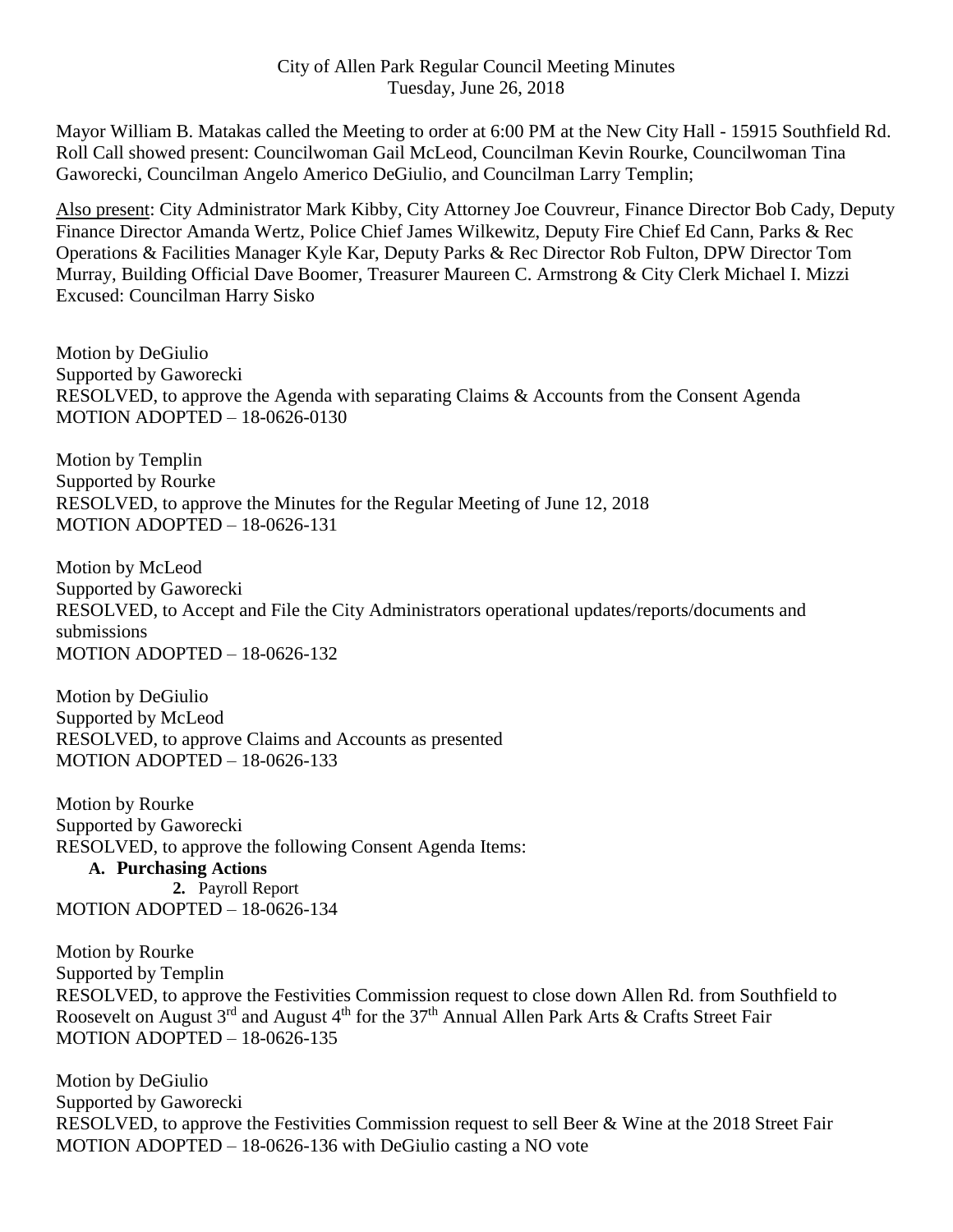Motion by Rourke Supported by McLeod RESOLVED, to approve the closing down of Allen Rd. from Southfield to White Street for the DDA's "Made in Michigan Festival Friday, September 28<sup>th</sup> through September 29<sup>th</sup> MOTION ADOPTED – 18-0626-137

Motion by Templin Supported by McLeod RESOLVED, to approve the sale of Beer & Wine at the Made in Michigan Festival for September 28, 2018 through September 29, 2018 MOTION ADOPTED – 18-0626-138 with DeGiulio casting NO votes

Motion by DeGiulio Supported by Gaworecki RESOLVED, to award the Bid for the Crack Seal Program to the lowest qualified bidder Al's Asphalt in the amount of \$98,100.00 with funds to come from Act 51 Major and Local Roads Budgets MOTION ADOPTED – 18-0626-139

Motion by DeGiulio Supported by Gaworecki RESOLVED, to approve the Salaried Personnel Wage Increases effective July 1, 2018 as follows:

|                              |                           | Old           | <b>New</b>    |  |  |  |  |
|------------------------------|---------------------------|---------------|---------------|--|--|--|--|
| Name                         | Title                     | <b>Salary</b> | <b>Salary</b> |  |  |  |  |
| <b>Matt Baker</b>            | <b>Building Inspector</b> | \$58,835.13   | \$60,306.01   |  |  |  |  |
| Jackie Baxter                | Payroll Coordinator       | \$48,460.08   | \$49,671.58   |  |  |  |  |
| Sandy Blakney                | Librarian                 | \$74,069.13   | \$75,920.86   |  |  |  |  |
| Dave Boomer                  | Community Devel.          | \$78,799.19   | \$80,769.17   |  |  |  |  |
| <b>Robert Cady</b>           | <b>Finance Director</b>   | \$91,404.38   | \$93,689.49   |  |  |  |  |
| <b>Edward Cann</b>           | Deputy Fire Chief         | \$78,397.64   | \$80,357.58   |  |  |  |  |
| <b>Matt Dohring</b>          | <b>DPS</b> Supervisor     | \$63,679.64   | \$65,271.63   |  |  |  |  |
| Rob Fulton                   | Deputy Parks & Rec        | \$58,000.00   | \$59,450.00   |  |  |  |  |
| <b>Patrick Hawkins</b>       | Parks & Recreation        | \$76,485.50   | \$78,397.64   |  |  |  |  |
| Douglas LaFond               | Fire Chief                | \$90,999.50   | \$93,274.49   |  |  |  |  |
| John Mensinger               | <b>DPS</b> Supervisor     | \$65,843.09   | \$67,489.17   |  |  |  |  |
| <b>William Miner</b>         | <b>DPS</b> Supervisor     | \$63,679.64   | \$65,271.63   |  |  |  |  |
| <b>Tom Murray</b>            | <b>DPS</b> Director       | \$75,000.00   | \$76,875.00   |  |  |  |  |
| Ken Simerly                  | <b>Ordinance Officer</b>  | \$46,125.00   | \$47,278.13   |  |  |  |  |
| Amanda Wertz                 | Deputy Finance Dir.       | \$75,645.09   | \$77,536.22   |  |  |  |  |
| <b>James Wilkewitz</b>       | Police Chief              | \$93,151.57   | \$95,480.36   |  |  |  |  |
| Deborah Zettel               | Administrative Asst.      | \$36,614.28   | \$37,529.64   |  |  |  |  |
| MOTION ADOPTED - 18-0626-140 |                           |               |               |  |  |  |  |

Motion by DeGiulio Supported by Gaworecki RESOLVED, to approve the standard 2.5% Salary Increase for City Administrator Mark Kibby for a salary of \$103,525.00 effective July 1, 2018 MOTION ADOPTED – 18-0626-141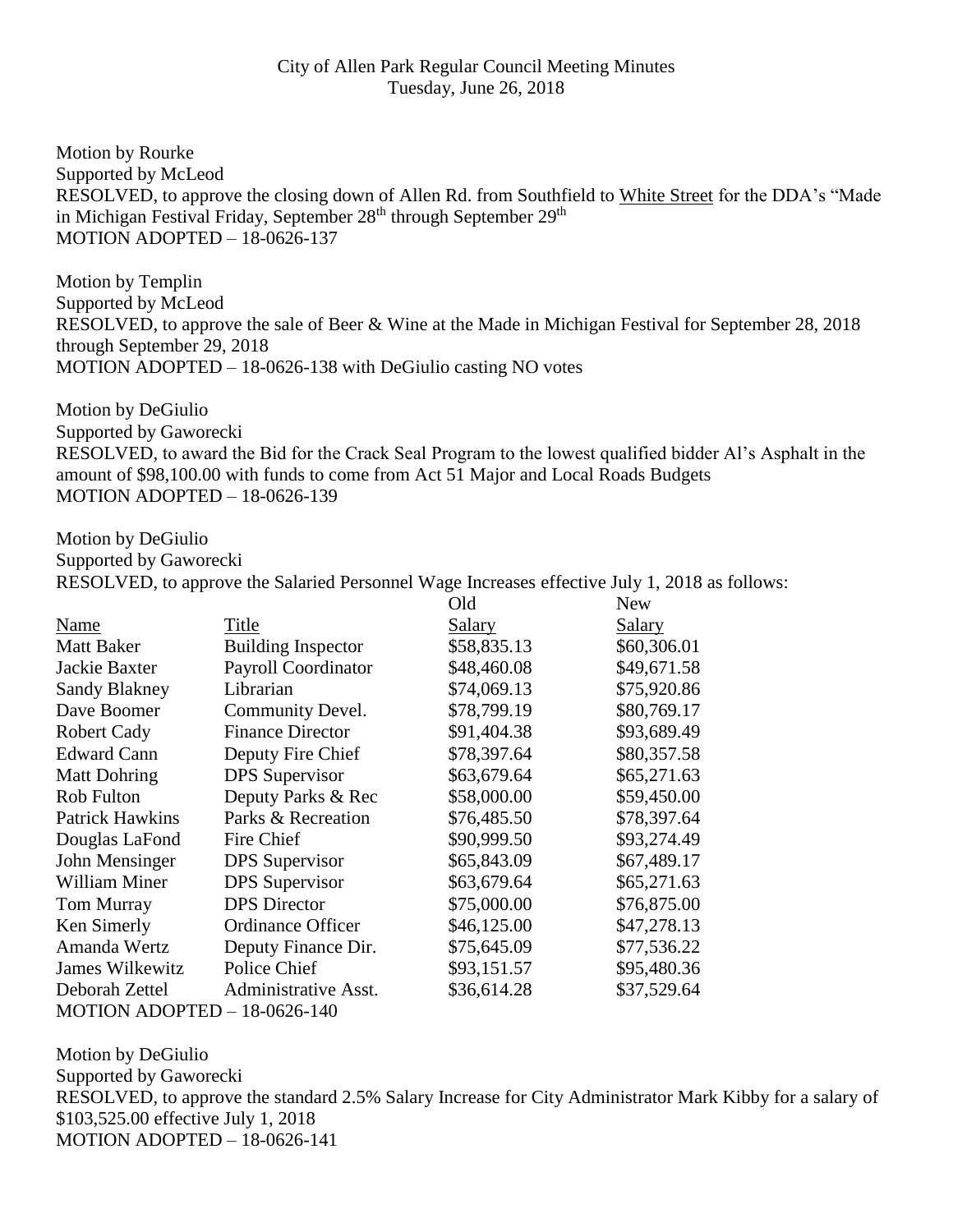| Motion by McLeod                                                               |                                                                                             |                   |                    |                                                                                                      |  |
|--------------------------------------------------------------------------------|---------------------------------------------------------------------------------------------|-------------------|--------------------|------------------------------------------------------------------------------------------------------|--|
| Supported by DeGiulio                                                          |                                                                                             |                   |                    |                                                                                                      |  |
|                                                                                |                                                                                             |                   |                    | RESOLVED, to approve the Part-time Employee Hourly Wage Increases effective July 1, 2018 as follows: |  |
| Name                                                                           | Department                                                                                  | Old Rate          |                    | New Rate                                                                                             |  |
| Jacques Desrosiers                                                             | Ordinance                                                                                   |                   | \$18.45            | \$19.00 per hour                                                                                     |  |
| Jim Grose                                                                      |                                                                                             | Deputy City Clerk | \$23.00            | \$23.58 per hour                                                                                     |  |
| <b>Christine Jahns</b>                                                         | Deputy Assessor                                                                             |                   | \$31.75            | \$32.54 per hour                                                                                     |  |
| Tannia Jett                                                                    |                                                                                             | Ordinance         |                    | \$19.00 per hour                                                                                     |  |
| <b>Matthew Para</b>                                                            |                                                                                             | <b>City Clerk</b> |                    | \$12.08 per hour                                                                                     |  |
| Darlene Swoveland                                                              | Finance                                                                                     |                   |                    | \$15.38 per hour                                                                                     |  |
| Ellen Templin                                                                  | Treasurer                                                                                   |                   | \$15.00<br>\$12.30 | \$12.61 per hour                                                                                     |  |
| MOTION ADOPTED – 18-0626-142 with Councilman Templin refraining from this vote |                                                                                             |                   |                    |                                                                                                      |  |
| Motion by Templin                                                              |                                                                                             |                   |                    |                                                                                                      |  |
| Supported by Gaworecki                                                         |                                                                                             |                   |                    |                                                                                                      |  |
| RESOLVED, to approve the FY2017/2018 Year End Budget Amendments as follows:    |                                                                                             |                   |                    |                                                                                                      |  |
| <b>General Fund -101</b>                                                       |                                                                                             |                   |                    |                                                                                                      |  |
|                                                                                |                                                                                             | Proposed          |                    | $\%$                                                                                                 |  |
|                                                                                | <b>Original Budget</b>                                                                      | Amendment         | Change             | Change                                                                                               |  |
|                                                                                |                                                                                             |                   |                    |                                                                                                      |  |
| <b>Expenditure</b>                                                             |                                                                                             |                   |                    |                                                                                                      |  |
| Dept.                                                                          |                                                                                             |                   |                    |                                                                                                      |  |
| Administration                                                                 | 7,002,346                                                                                   | 7,801,646         | 799,300            | 11%                                                                                                  |  |
|                                                                                | As mentioned previously, the bids for City Hall that were opened after                      |                   |                    |                                                                                                      |  |
| adoption of the 2018. Budget came in higher than originally budgeted by        |                                                                                             |                   |                    |                                                                                                      |  |
| approximately \$600,000.                                                       |                                                                                             |                   |                    |                                                                                                      |  |
|                                                                                |                                                                                             |                   |                    |                                                                                                      |  |
|                                                                                | Finally, the local road work was able to move at a faster than anticipate rate.             |                   |                    |                                                                                                      |  |
| We will need to transfer an additional \$250,000.                              |                                                                                             |                   |                    |                                                                                                      |  |
|                                                                                |                                                                                             |                   |                    |                                                                                                      |  |
| <b>Finance</b>                                                                 | 316,708                                                                                     | 324,708           | 8,000              | 3%                                                                                                   |  |
|                                                                                | Accounts payable P/T salary increase.                                                       |                   |                    |                                                                                                      |  |
|                                                                                |                                                                                             |                   |                    |                                                                                                      |  |
| <b>City Hall</b>                                                               | 489,985                                                                                     | 605,895           | 115,910            | 24%                                                                                                  |  |
|                                                                                | Additional charges related to utilities, IT and extra months lease payment.                 |                   |                    |                                                                                                      |  |
| <b>Police</b>                                                                  | 5,536,543                                                                                   | 5,616,543         | 80,000             | 1%                                                                                                   |  |
|                                                                                |                                                                                             |                   |                    |                                                                                                      |  |
|                                                                                | Police Towing is coming in slightly over budget. This line has an offsetting                |                   |                    |                                                                                                      |  |
| revenue.                                                                       |                                                                                             |                   |                    |                                                                                                      |  |
|                                                                                |                                                                                             |                   |                    |                                                                                                      |  |
| <b>Fire</b>                                                                    | 3,474,956<br>As mentioned during the 2018/2019 budget meetings, there has been an uptick in | 3,599,956         | 125,000            | 4%                                                                                                   |  |
| Fire                                                                           |                                                                                             |                   |                    |                                                                                                      |  |
|                                                                                |                                                                                             |                   |                    |                                                                                                      |  |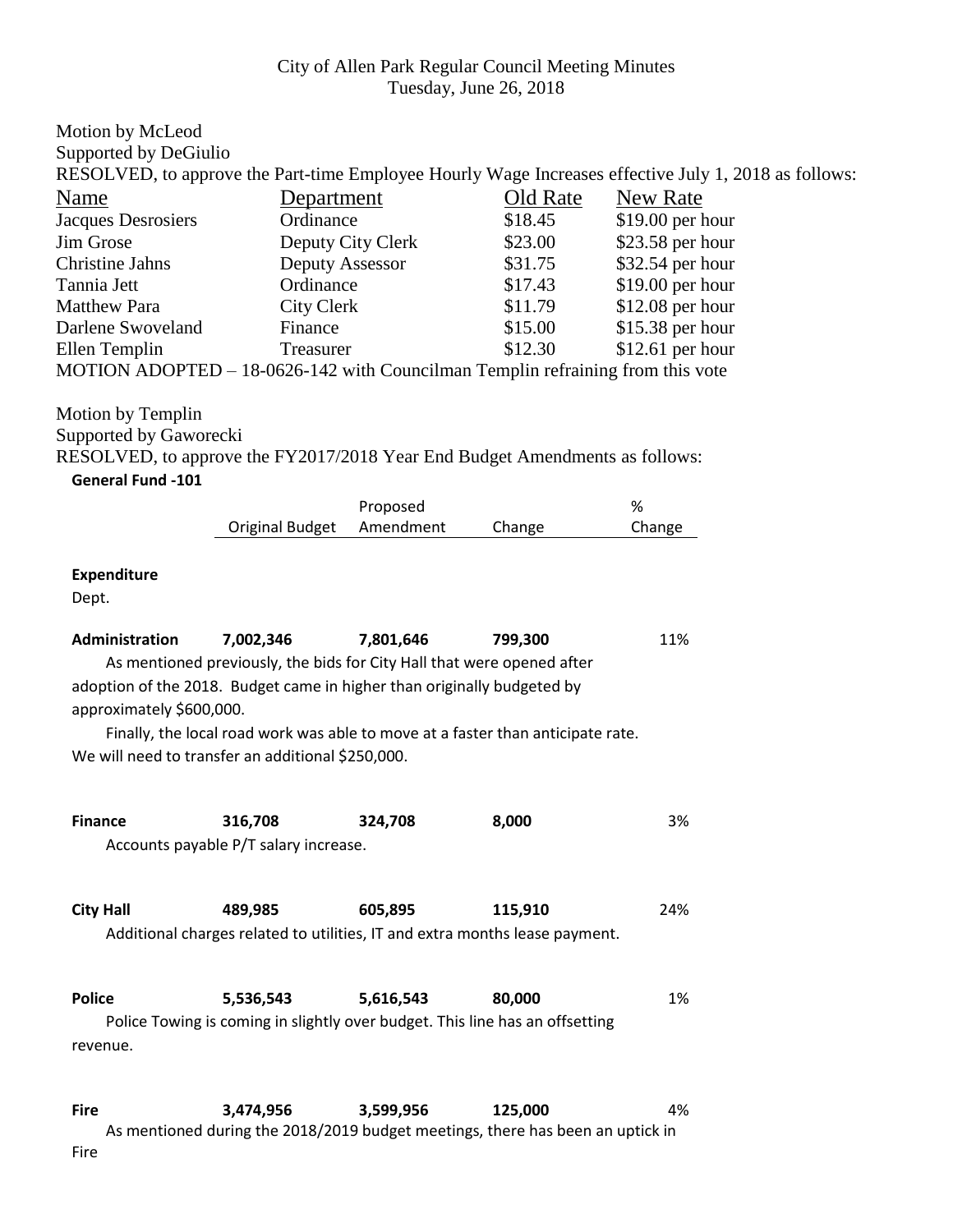personnel injuries. This has resulted in higher than anticipated overtime.

| <b>DPW</b>                                                                                                                                                                                        | 1,602,208<br>Change is related to medical charges and vehicle maintenance.          |                       | 1,657,208 |         | 55,000                                                                               | 3%     |  |
|---------------------------------------------------------------------------------------------------------------------------------------------------------------------------------------------------|-------------------------------------------------------------------------------------|-----------------------|-----------|---------|--------------------------------------------------------------------------------------|--------|--|
| Parks & Rec                                                                                                                                                                                       | 345,419<br>P/T services and professional services are coming in under budget.       |                       | 295,419   |         | (50,000)                                                                             | $-14%$ |  |
| <b>Community Center 739,347</b><br>building maintenance is coming in below budget.                                                                                                                | In addition to P/T services and professional services as noted above,               |                       | 648,347   |         | (91,000)                                                                             | $-12%$ |  |
| Retiree Healthcare 3,197,500                                                                                                                                                                      |                                                                                     |                       | 2,797,500 |         | (400,000)<br>Retiree medical payments are coming in lower than in the previous year. | $-13%$ |  |
| <b>Major Roads - 202</b>                                                                                                                                                                          |                                                                                     |                       |           |         |                                                                                      |        |  |
|                                                                                                                                                                                                   | Original<br><b>Budget</b>                                                           | Proposed<br>Amendment |           | Change  | %<br>Change                                                                          |        |  |
| Revenue                                                                                                                                                                                           | 1,789,600<br>Increase in State funding beyond our original estimates.               | 1,875,600             |           | 86,000  | 5%                                                                                   |        |  |
| <b>Expenditure</b><br>1,789,600<br>2,314,275<br>524,675<br>29%<br>Increase in expenses are related to Pelham construction, Enterprise<br>Drive and a bump up in timing of Park Ave. construction. |                                                                                     |                       |           |         |                                                                                      |        |  |
| Local Roads - 203                                                                                                                                                                                 |                                                                                     |                       |           |         |                                                                                      |        |  |
|                                                                                                                                                                                                   | Original<br><b>Budget</b>                                                           | Proposed<br>Amendment |           | Change  | %<br>Change                                                                          |        |  |
| Revenue<br>payment<br>and an additional transfer from the general fund.                                                                                                                           | 3,161,532<br>Increase in State funding beyond our original estimates, an additional | 3,702,532             |           | 541,000 | 17%                                                                                  |        |  |
| <b>Expenditure</b>                                                                                                                                                                                | 3,161,532                                                                           | 3,748,048             |           | 586,516 | 19%                                                                                  |        |  |

Millage construction has been completed at an increased pace. In addition, engineering cost for construction are higher than expected. MOTION ADOPTED – 18-0626-143